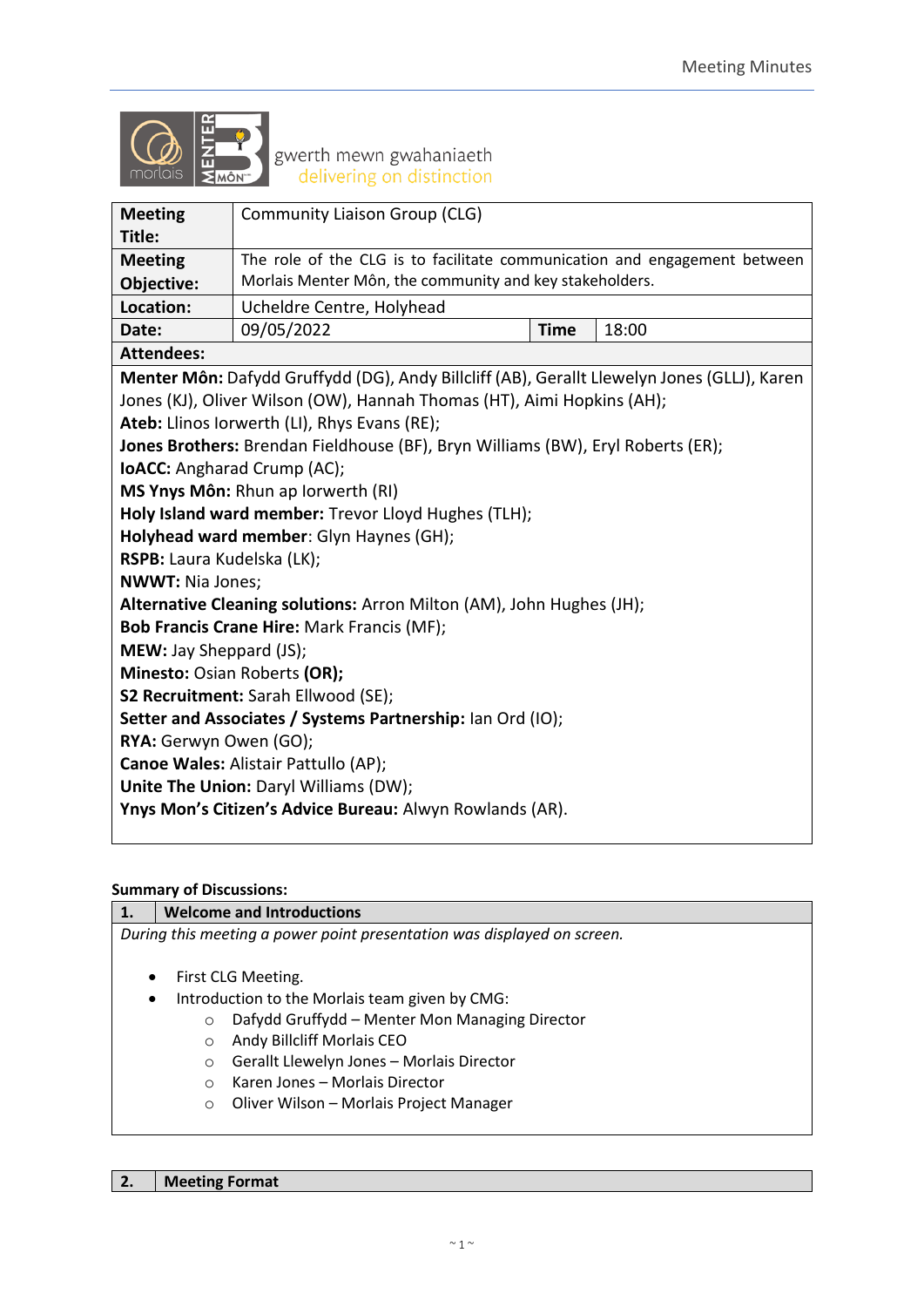- CMG explained the emergency procedure in case of a fire etc.
- All attendees received the meeting agenda beforehand.

## **3. Purpose and Terms of Reference (ToR) for the Group**

- All attendees received a copy of the ToR before the meeting.
- CMG stated that the main purpose of the group is to facilitate communication between Morlais, the community and other stakeholders and to raise awareness and better understanding as the work progresses.

## **4. An introduction to Menter Môn**

- DG gave an introduction to Menter Môn (MM).
- MM was established in 1995 to respond to challenges faced by rural areas.
- Projects involve protecting native species and raising the profile of the Welsh language.
- MM have always explored ways of adding value to local resources and extract local economic benefit. Projects have included renovating the coastal path, reintroducing the red squirrel, SMART Towns and bring old buildings back to use.

### **5. An introduction to Morlais**

- Morlais is a Menter Môn project.
- A Tidal Stream Demonstration Zone designated by the Crown Estate in 2014 which covers 35  $km<sup>2</sup>$  of seabed.
- 45-year lease to 2059 owned by Menter Môn.
- 240MW is the maximum capacity that the Tidal Stream Demonstration Zone will be able to generate.
- The first large scale 'Plug and Play' tidal stream demonstration zone in the world ready for deployment in 2023.
- Morlais objectives include safeguard the environment and reduce carbon impact, develop long term and sustainable source of revenue to reinvest locally via Menter Môn & Secure local economic benefit and jobs.

# **6. Detail of the consent granted**

- Morlais awarded TWAo consent by Welsh Government in December 2021.
- Morlais awarded Marine License by Natural Resources Wales in December 2021.
- Morlais Demonstration Zone(MDZ) has been allocated the The Crown Estate (TCE).
- Turbines will be deployed into the MDZ in phases.
- Environmental Monitoring and Mitigation Plan (EMMP) will monitor the effects of the offshore works and tidal turbines on the marine life and environment.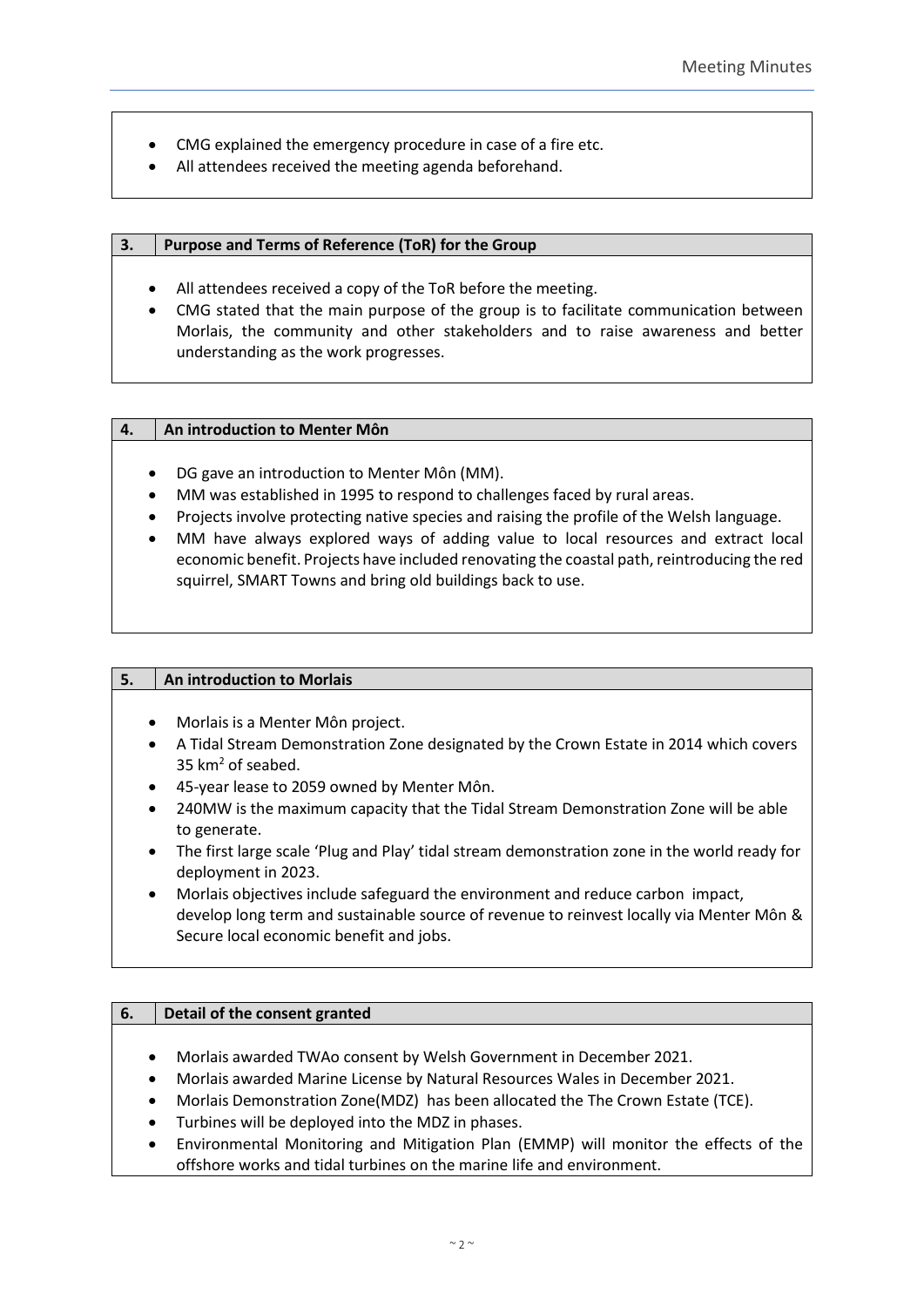• There are three types of turbines which will be deployed into the MDZ. Seabed mounted, mid water column and floating.

# **7. Programme of Works – construction**

### **Horizontal Direction Drilling (HDD):**

- HDD work is being undertaken by Stockton Drilling.
- A successful trial bore was done from Tŷ Mawr out to sea undertaken Feb/Mar 22.
- Learnings from the trial drill are helping establish design for pending bores to be drilled.
- Bores drilling will re-start late summer 2022.

### **Onshore Sub stations and cable routes:**

- Civil work is being undertaken by Jones Brothers.
- Onshore construction began March 22 and continues to increase.
- Road closures through 2022, diversion routes are in place.
- OW noted that the Morlais website is updated with Traffic Management updates regularly.
- Overall programme of works is expected to be complete end 2023.

## **8. Environmental Monitoring and Mitigation Programme**

- Environmental Monitoring and Mitigation Plan (EMMP) will monitor the effects of the offshore works and tidal turbines on the marine life and environment.
- GLJ stated that Gillespie, Hastie et al in Scotland monitored & tracked 340 animals (HP) for 14 months and the data showed that there were no collisions.
- There are 15 work packages to monitor animals and the environment within the EMMP.
- EMMP work will continue for the life span of the project.
- £6 million will be spent on the EMMP work packages between now and 2023.

## **9. Skills and Training Working Group**

- KJ stated that one of the key factors to securing a long-term local supply chain and skilled work force is to build on the present on that exists and to diverse to a new sustainable local energy industry.
- Morlais provides long-term socio-economic benefit employment to the region.
- KJ noted that Jones Brothers have already made arrangements to take on an apprentice in September.
- Skills from the nuclear industry can be transferred to the tidal industry.
- Morlais has been holding meet the buyer events where developers attended and were able to explain their skills & training requirements.
- Nine Developers anticipate deploying devices at Morlais, deployment depends on revenue support for most of the developers.
- KJ stated that all developers would like to set up a local workshop/assembly area.